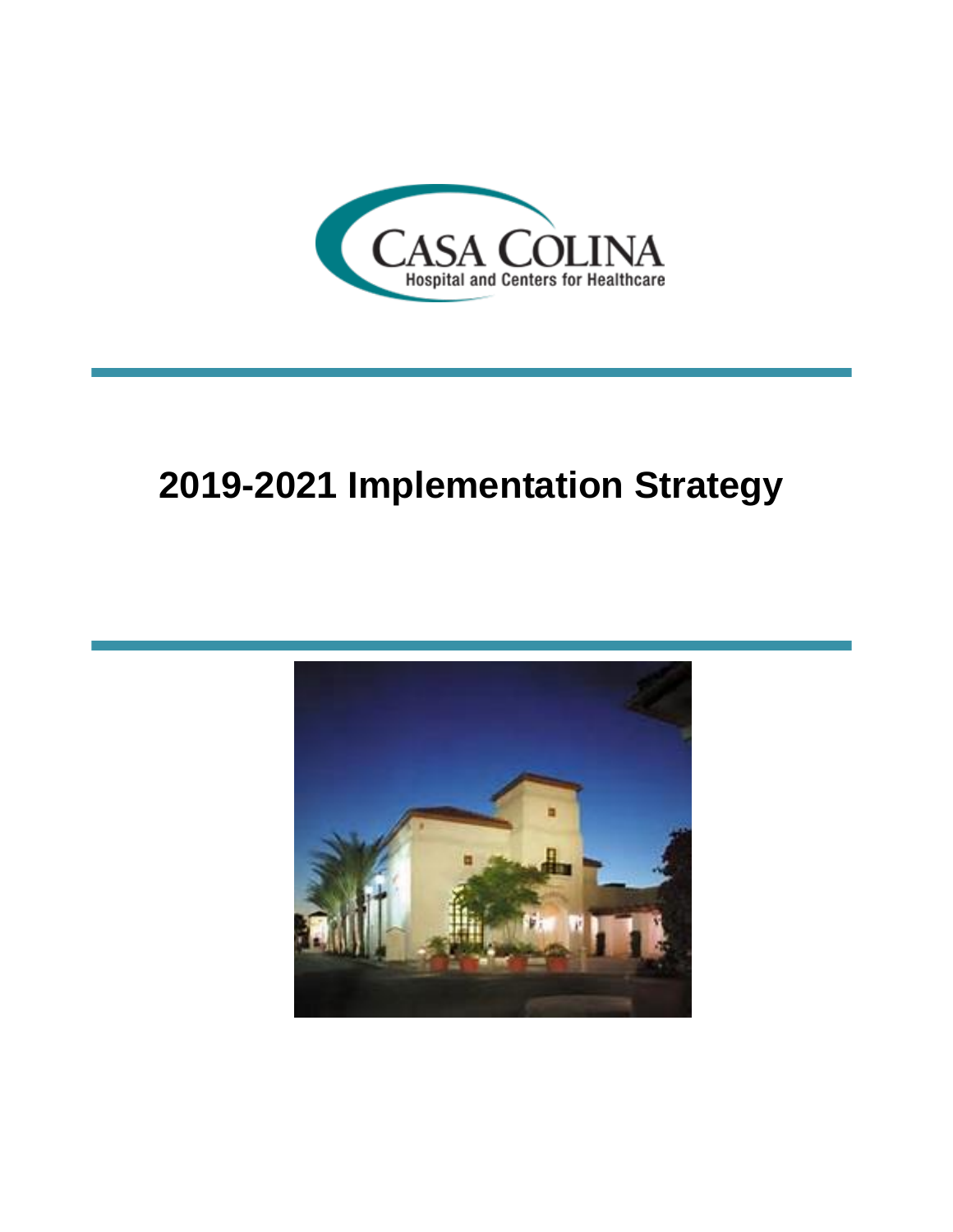#### **Background and Purpose**

Casa Colina is a nonprofit, freestanding, community-governed organization based in Pomona, California. Founded in 1936, Casa Colina's first focus was on children recovering from polio. The goal was to help children find a way to build productive, satisfying lives. Casa Colina's mission is to *provide individuals the opportunity to maximize their medical recovery and rehabilitation potential in an environment that recognizes their uniqueness, dignity and self-esteem.* Historically, Casa Colina's mission and culture as a medical rehabilitation provider have defined the way it serves the community with people who have disabilities or are at risk of a disability. In the broadest sense, this includes a large portion of the population that is at risk for a traumatic medical event or developing a long term medical condition that could lead to a permanent disability.

Casa Colina Hospital and Centers for Healthcare (CCH) is the core of a network of closely integrated services. The Hospital operates under the corporate umbrella of Casa Colina, Inc. (CCI). The Hospital provides services to patients through its acute rehabilitation unit, medical and surgical unit, intensive care unit, surgical suites, outpatient therapy services, physician specialty clinics, satellite outpatient clinic in Azusa, and the pediatric outpatient clinic. Other Casa Colina entities extend the continuum of care and include the Transitional Living Center, Adult Day Health Center, Apple Valley and Lucerne Valley residential services, Imaging Center, Padua Homes, and the Outdoor Adventures program.

Casa Colina provides a broad range of medical services and is highly renowned for specialized rehabilitation programs that address neurological and orthopedic conditions. Providing a full continuum of medical and rehabilitative care for patients diagnosed with traumatic brain injury, stroke, spinal cord injury, and orthopedic injury and diseases, Casa Colina is able to move patients to the appropriate level of care as their acuity and rehabilitation needs change. Further, Casa Colina has highly specialized teams of rehabilitation professionals from physicians and therapists to certified rehabilitation nurses and neuropsychologists on staff to support both patients and families as they move through the phases of their recovery and ultimately back to their communities.

# **2018 Community Health Needs Assessment**

In 2018, Casa Colina conducted a Community Health Needs Assessment (CHNA) to comply with federal and state regulations guiding tax-exempt hospitals. The CHNA can be accessed at [http://www.casacolina.org/Community-Benefits-Report.aspx.](http://www.casacolina.org/Community-Benefits-Report.aspx) Public comment on the CHNA is encouraged and comments are used to inform and influence community benefit initiatives and activities.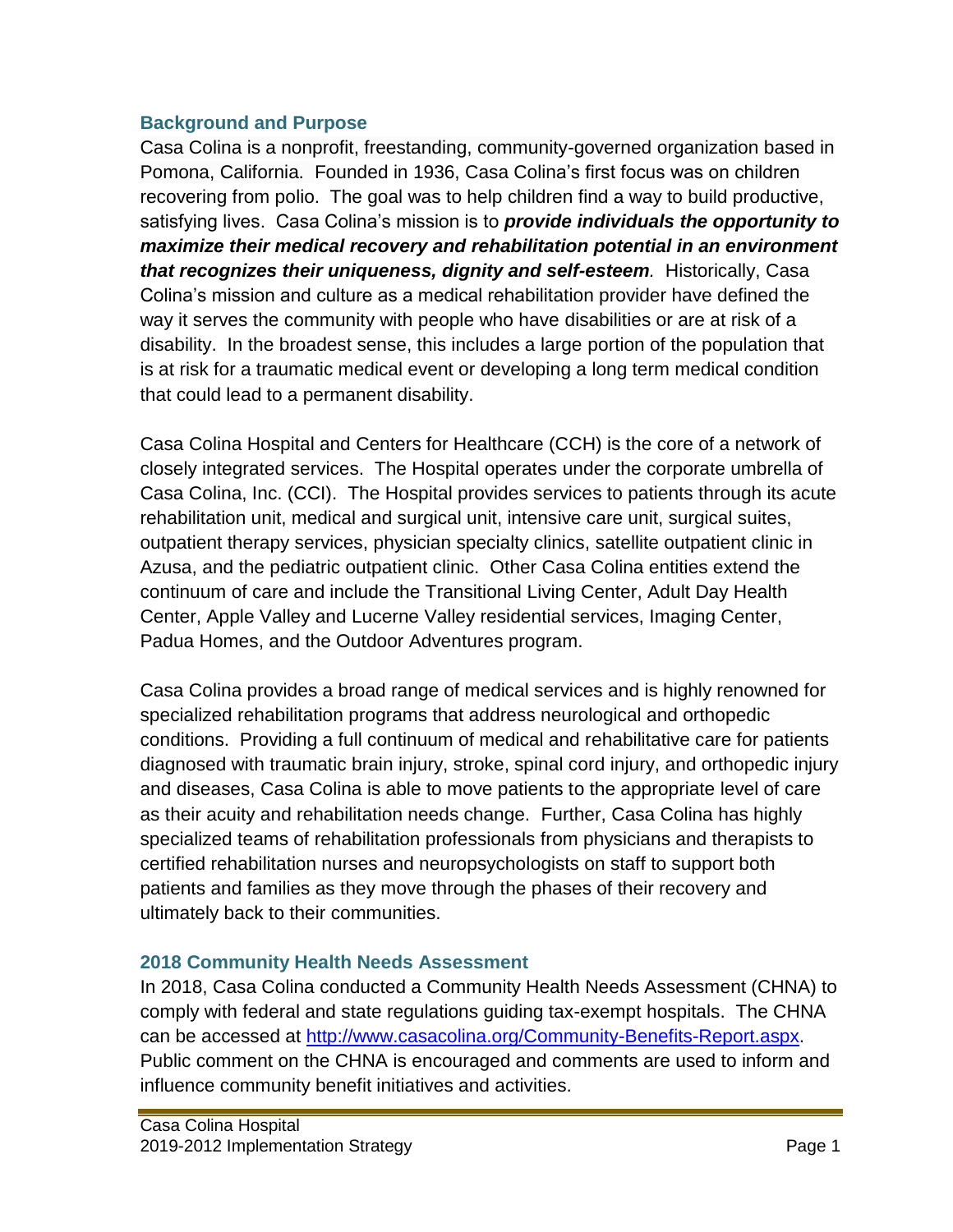The CHNA incorporated demographic and health data for the communities served by the hospital. Significant health needs were indicated by primary data sources, and secondary data sources that included key informant interviews and community surveys. Based on the CHNA, health indicators were considered a community health need when the indicator exceeded benchmark data; specifically county or state rates, or Healthy People 2020 objectives. The following community health needs were identified:

- Access to Health Care
- Chronic Diseases
- Disabilities
- Mental Health
- Overweight and Obesity
- Preventive Practices
- Senior Health
- Substance Abuse

# **Significant Health Needs Casa Colina Hospital will Address**

The Implementation Strategy describes how Casa Colina Hospital plans to address significant health needs identified in the 2018 Community Health Needs Assessment. For each significant health need that the Casa Colina Hospital plans to address, the strategy describes: 1) actions the hospital intends to take, including programs and resources it plans to commit; and 2) anticipated impacts of these actions.

Casa Colina will address the following health needs through a commitment of community benefit programs and charitable resources.

- Access to health care
- Chronic diseases
- Disabilities
- Overweight and obesity
- Preventive health care
- Senior health

# **ACCESS TO CARE/PREVENTIVE CARE**

#### **Goal**

Increase access to the most appropriate level of health care and improve community health through preventive practices.

#### **Strategies**

The hospital intends to address access to health care and preventive care by taking the following actions: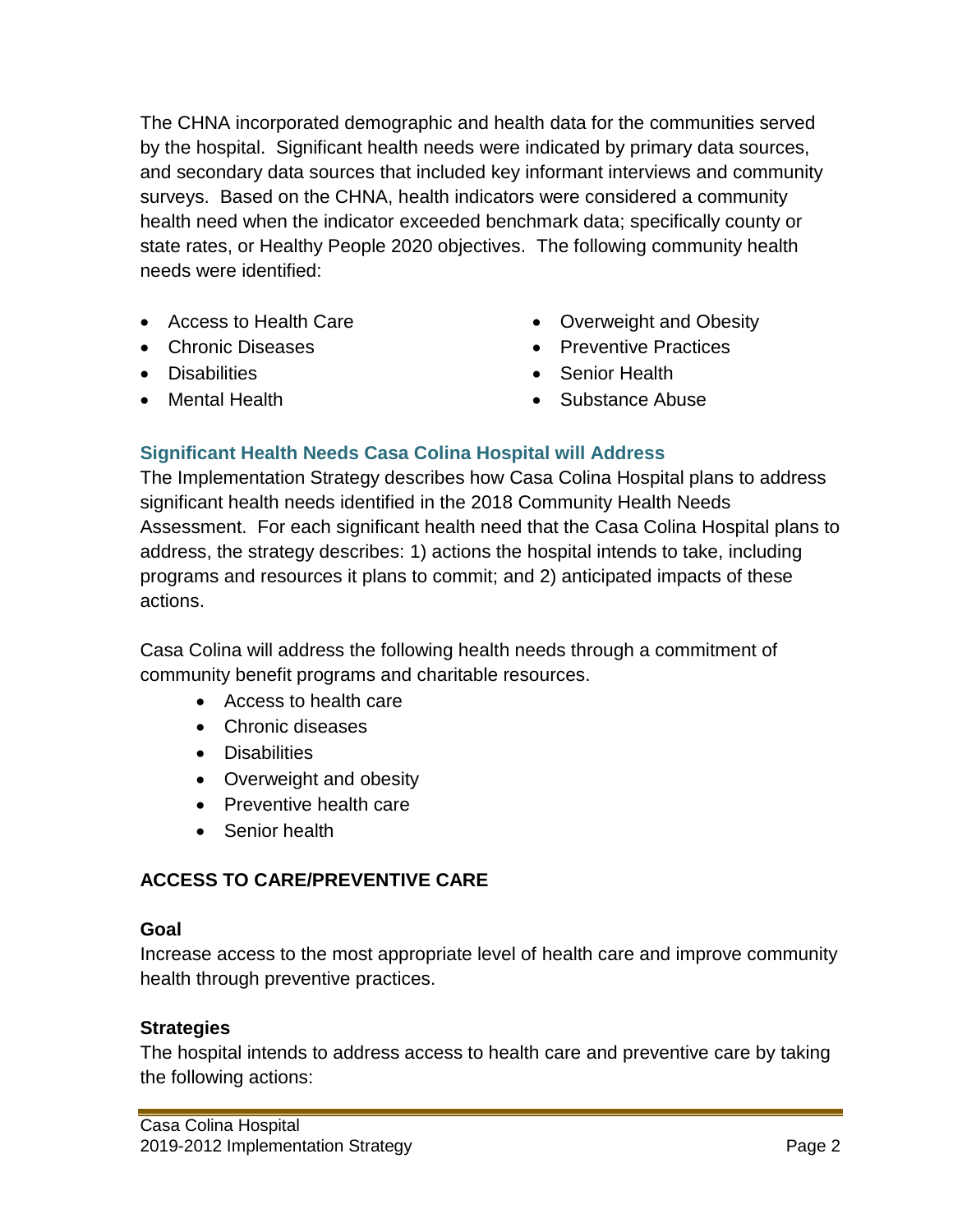- 1. Provide financial assistance for health care services consistent with Casa Colina's financial assistance policy.
- 2. Provide free health information, screenings, flu shots and resources at community events.
- 3. Provide free community sports injury screening clinics.
- 4. Offer free audiology screenings.
- 5. Communicate to service area residents how to access health care services through established communication methods and social media.

## **Impact**

The anticipated impact of these actions will be to:

- $\triangleright$  Provide financial assistance to qualified patients.
- $\triangleright$  Increase availability and access to health care, screenings and preventive care services.

# **CHRONIC DISEASE**

#### **Goal**

Reduce the impact of chronic diseases for individuals who have short and long-term disabilities and increase focus on prevention, education and treatment.

# **Strategies**

The hospital intends to address chronic conditions by taking the following actions:

- 1. Provide access to specialized gyms and aquatic exercise programs through the community fitness program.
- 2. Provide education on pain management, disease prevention, treatment and wellness.
- 3. Provide support groups for individuals with chronic diseases (arthritis, Multiple Sclerosis, Parkinson's disease, cardiovascular disease and fibromyalgia) and their families.
- 4. Provide ongoing programs for reduction of pain and tension, injury prevention, training and education, and skill acquisition for persons with arthritis and fibromyalgia.
- 5. Increase the number of health care providers and allied health professionals who obtain training in the care of patients with chronic diseases.
- 6. Implement research focused on improving rehabilitation outcomes and overall function for individuals living with disabling conditions.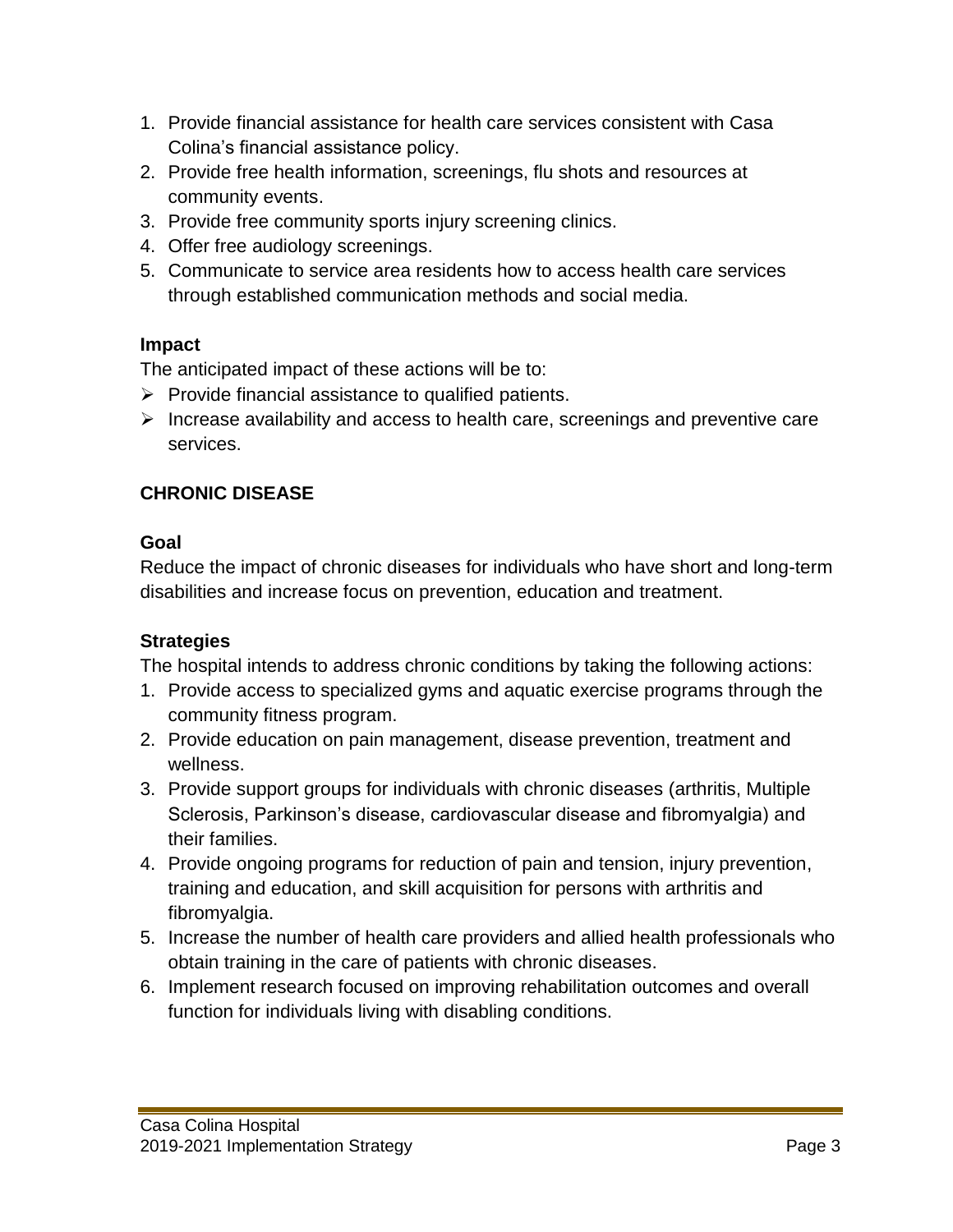## **Impact**

The anticipated impact of these actions will be to:

- $\triangleright$  Increase access to wellness and treatment resources.
- $\triangleright$  Increase compliance with treatment and prevention recommendations.
- $\triangleright$  Maintain health and wellness of persons with long-term disabilities.

## **DISABILITIES**

## **Goal**

Reduce the impact of disability on health and quality of life, and increase the ability to live productive lives.

# **Strategies**

The hospital intends to address improved care for persons with disabilities by taking the following actions:

- 1. Provide independent and assisted wellness and fitness programs for people with disabilities.
- 2. Provide health education focused on disability prevention and treatment topics.
- 3. Provide support groups for individuals with disabilities, their families and caregivers.
- 4. Provide comprehensive support programs for persons with disabilities.
- 5. Offer a continuum of rehabilitation care with long-term residential centers, Children's Services Center, Adult Day Health Care Center, therapeutic recreation and Outdoor Adventures.
- 6. Educate and train health care providers and allied health professionals to focus on disability care.
- 7. Provide patient navigation services for individuals post-discharge.
- 8. Advocate on a national and regional level for persons with disabilities.
- 9. Provide programs for kids to increase social skills and quality of life (Kids' Crew, Teen Scene, and Adventure Club).

# **Impact**

The anticipated impact of these actions will be to:

- $\triangleright$  Increase availability and access to health education, support groups and health programs focused on persons with disabilities, their families and caregivers.
- $\triangleright$  Maintain health and wellness of persons with disabilities.
- $\triangleright$  Increase the number of health care providers and allied health professionals who obtain training in the care of patients with disabilities.
- $\triangleright$  Increase awareness of issues facing disabled persons through advocacy efforts.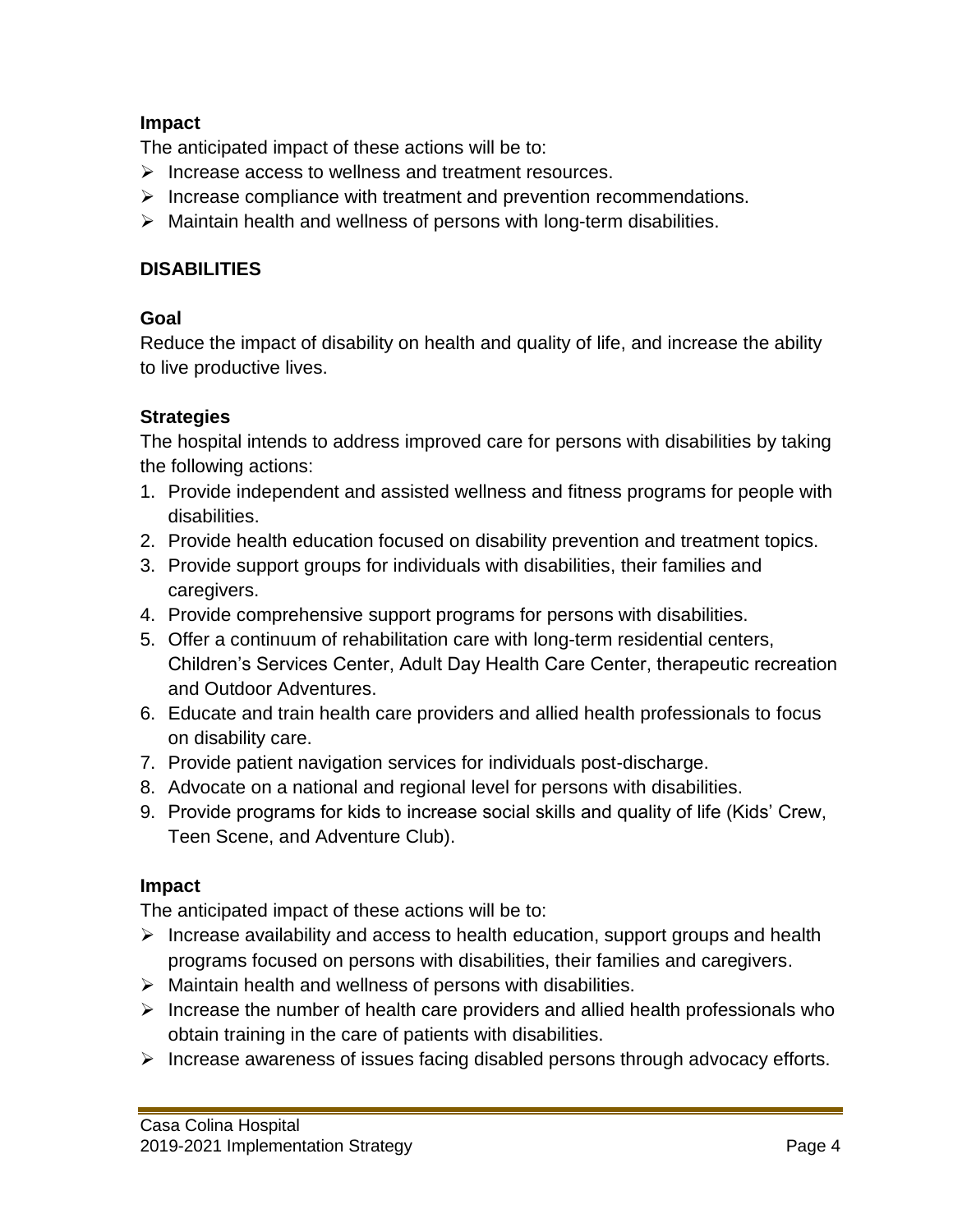# **OVERWEIGHT AND OBESITY**

## **Goal**

Reduce the impact of overweight and obesity on health and increase the focus on healthy eating and physical activity.

#### **Strategies**

The hospital intends to address overweight and obesity by taking the following actions:

- 1. Provide health education focused on obesity prevention and treatment topics.
- 2. Provide access to specialized gyms and aquatic exercise programs through the community fitness program.
- 3. Offer healthy eating and active living programs for children and adults through the Community Wellness Center.
- 4. Develop a weight management clinic to support persons who are medically complicated.

#### **Impact**

The anticipated impact of these actions will be to:

- $\triangleright$  Increased knowledge about healthy food choices to improve health.
- $\triangleright$  Improved healthy eating behaviors and increased physical activity.

# **SENIOR HEALTH**

#### **Goal**

Assist seniors with mild to moderate impairments to maintain or improve their overall health and quality of life.

# **Strategies**

The hospital intends to address senior health by taking the following actions:

- 1. Provide education on healthy aging, prevention, treatment and wellness.
- 2. Provide support groups for seniors, their families and caregivers (stroke, arthritis, fibromyalgia, Parkinson's disease).
- 3. Provide programs for injury prevention and maintaining physical and cognitive functioning (i.e. vestibular balance screening).
- 4. Provide seniors opportunities for specialized fitness programs.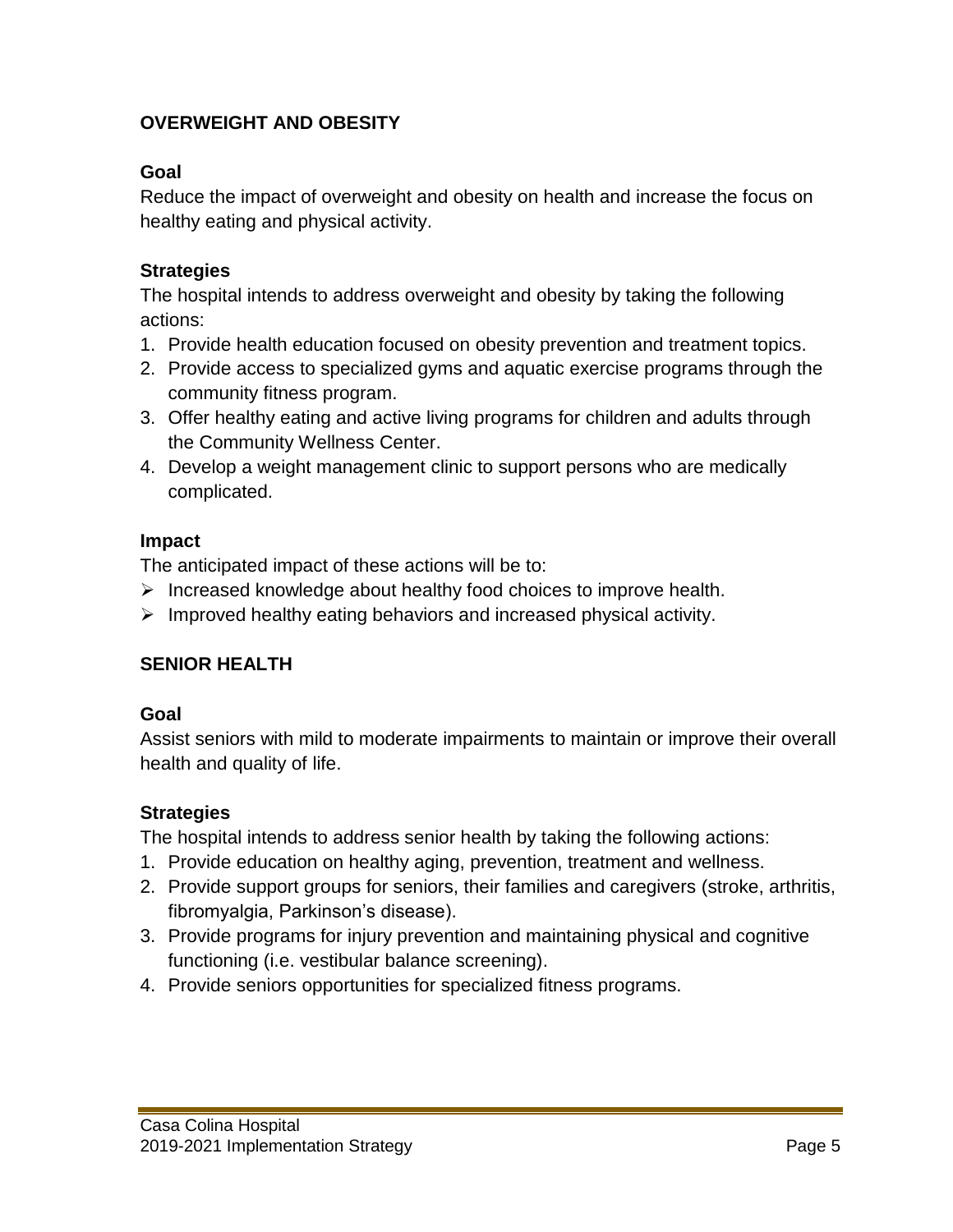## **Impact**

The anticipated impact of these actions will be to:

- $\triangleright$  Increase availability and access to health education, support groups and health programs focused on seniors, their families and caregivers.
- $\triangleright$  Maintain the health and wellness of seniors with mild to moderate impairment.

## **Collaboration**

Casa Colina is committed to fostering partnerships with community members and community-based organizations. To address the significant health needs in the community, Casa Colina Hospital plans to collaborate with:

- American Lung Association
- Azusa Pacific University
- California Brain Injury Association
- Triumph
- City of Claremont
- City of La Verne
- City of Upland
- Goodwill of Orange County Adaptive Fitness Program
- Hearing coordination centers in Los Angeles and San Bernardino County
- LeRoy Haynes Center
- Multiple Sclerosis Society
- Regional centers
- School districts
- Senior centers
- UCLA Department of Neurosurgery
- Cal Tech University
- Universities and colleges for health professionals and allied health care education
- University of La Verne
- Western University of Medical Science

# **Evaluation of Impact**

Casa Colina will monitor and evaluate the programs and activities outlined above as they impact people with disabilities, their wellness, productivity and physical activity. The hospital has implemented a system to track strategy implementation. The Casa Colina reporting process includes the collection and documentation of program measures and collaborative efforts to address health needs. An evaluation of the impact of the hospital's actions to address these significant health needs will be reported in the next scheduled Community Health Needs Assessment.